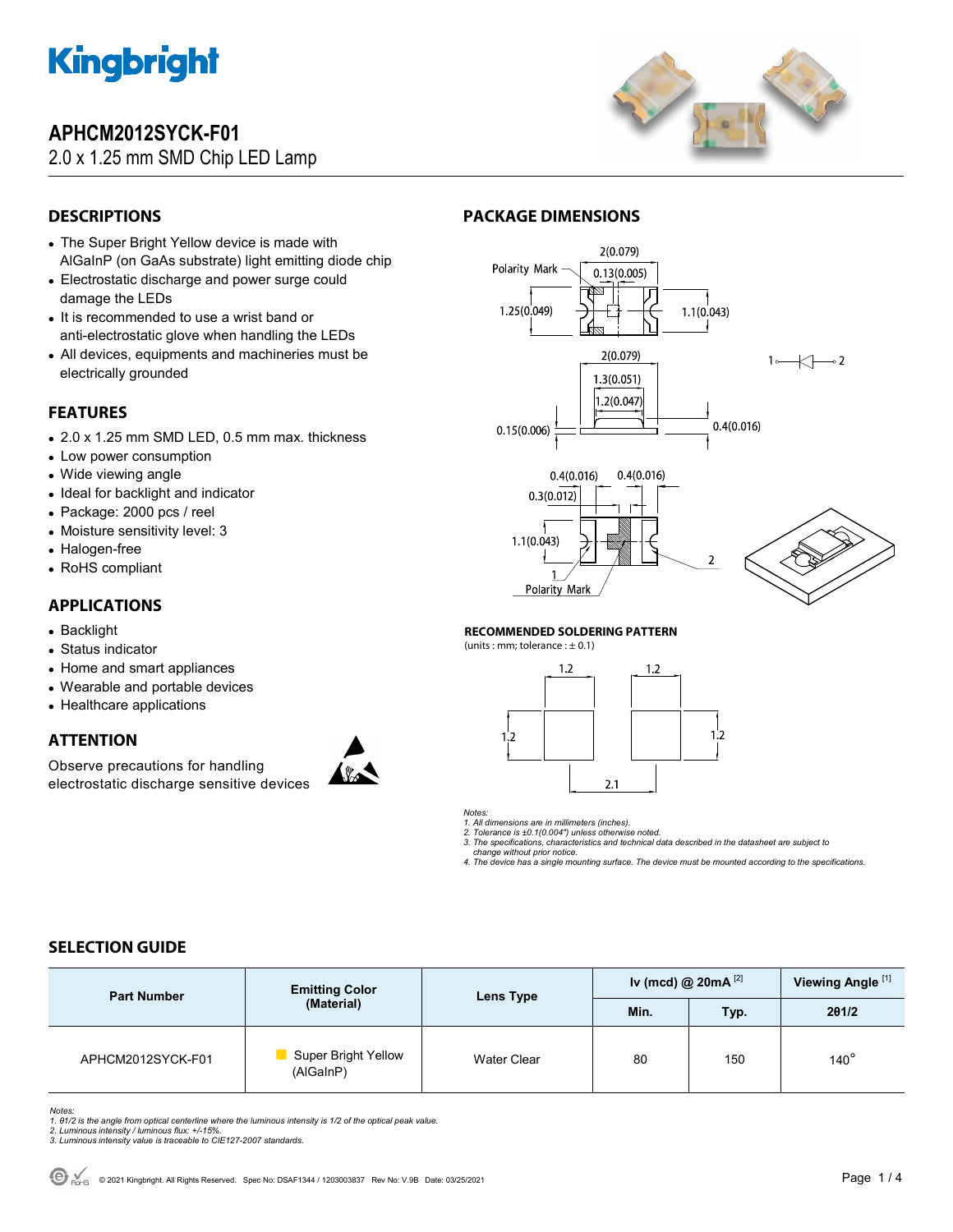# **Kingbright**

### **ELECTRICAL / OPTICAL CHARACTERISTICS at T<sub>A</sub>=25°C**

| <b>Parameter</b>                                                                             |                            |                            | Value        |                          | <b>Unit</b> |
|----------------------------------------------------------------------------------------------|----------------------------|----------------------------|--------------|--------------------------|-------------|
|                                                                                              | Symbol                     | <b>Emitting Color</b>      | Typ.<br>Max. |                          |             |
| Wavelength at Peak Emission $I_F$ = 20mA                                                     | $\lambda_{\rm peak}$       | Super Bright Yellow        | 590          |                          | nm          |
| Dominant Wavelength $I_F$ = 20mA                                                             | $\lambda_{\text{dom}}$ [1] | Super Bright Yellow        | 590          | $\overline{\phantom{a}}$ | nm          |
| Spectral Bandwidth at 50% $\Phi$ REL MAX<br>$I_F = 20mA$                                     | Δλ                         | Super Bright Yellow        | 20           | $\overline{\phantom{a}}$ | nm          |
| Capacitance                                                                                  | C                          | Super Bright Yellow        | 20           |                          | pF          |
| Forward Voltage $I_F$ = 20mA                                                                 | $V_F$ <sup>[2]</sup>       | Super Bright Yellow        | 2.0          | 2.5                      | $\vee$      |
| Reverse Current ( $V_R$ = 5V)                                                                | <sub>lR</sub>              | <b>Super Bright Yellow</b> |              | 10                       | μA          |
| Temperature Coefficient of $\lambda_{\text{peak}}$<br>$I_F = 20mA$ , -10°C $\le T \le 85$ °C | $TC_{\lambda peak}$        | Super Bright Yellow        | 0.12         | $\overline{\phantom{a}}$ | $nm$ /°C    |
| Temperature Coefficient of $\lambda_{\text{dom}}$<br>$I_F = 20$ mA, -10°C $\le T \le 85$ °C  | $TC_{\lambda dom}$         | Super Bright Yellow        | 0.07         | $\overline{\phantom{a}}$ | $nm$ /°C    |
| Temperature Coefficient of $V_F$<br>$I_F$ = 20mA, -10°C $\leq T \leq 85$ °C                  | $TC_{V}$                   | Super Bright Yellow        | $-1.9$       | $\overline{\phantom{a}}$ | $mV$ °C     |

*Notes:* 

1. The dominant wavelength (λd) above is the setup value of the sorting machine. (Tolerance λd : ±1nm. )<br>2. Forward voltage: ±0.1V.<br>3. Wavelength value is traceable to CIE127-2007 standards.

*4. Excess driving current and / or operating temperature higher than recommended conditions may result in severe light degradation or premature failure.* 

### **ABSOLUTE MAXIMUM RATINGS at T<sub>A</sub>=25°C**

| <b>Parameter</b>                             | Symbol               | <b>Value</b>   | Unit        |
|----------------------------------------------|----------------------|----------------|-------------|
| Power Dissipation                            | $P_D$                | 75             | mW          |
| Reverse Voltage                              | $V_R$                | 5              | $\vee$      |
| Junction Temperature                         | $\mathsf{T}_j$       | 115            | $^{\circ}C$ |
| <b>Operating Temperature</b>                 | $T_{op}$             | $-40$ to $+85$ | $^{\circ}C$ |
| Storage Temperature                          | $T_{\text{stg}}$     | $-40$ to $+85$ | $^{\circ}C$ |
| DC Forward Current                           | IF.                  | 30             | mA          |
| <b>Peak Forward Current</b>                  | $I_{FM}$ [1]         | 175            | mA          |
| Electrostatic Discharge Threshold (HBM)      |                      | 3000           | $\vee$      |
| Thermal Resistance (Junction / Ambient)      | $R_{th}$ ja $^{[2]}$ | 650            | °C/W        |
| Thermal Resistance (Junction / Solder point) | $R_{th}$ JS $^{[2]}$ | 480            | °C/W        |

Notes:<br>1. 1/10 Duty Cycle, 0.1ms Pulse Width.<br>2. R<sub>th JA</sub> ,R<sub>h JS</sub> Results from mounting on PC board FR4 (pad size ≥ 16 mm<sup>2</sup> per pad).<br>3. Relative humidity levels maintained between 40% and 60% in production area are rec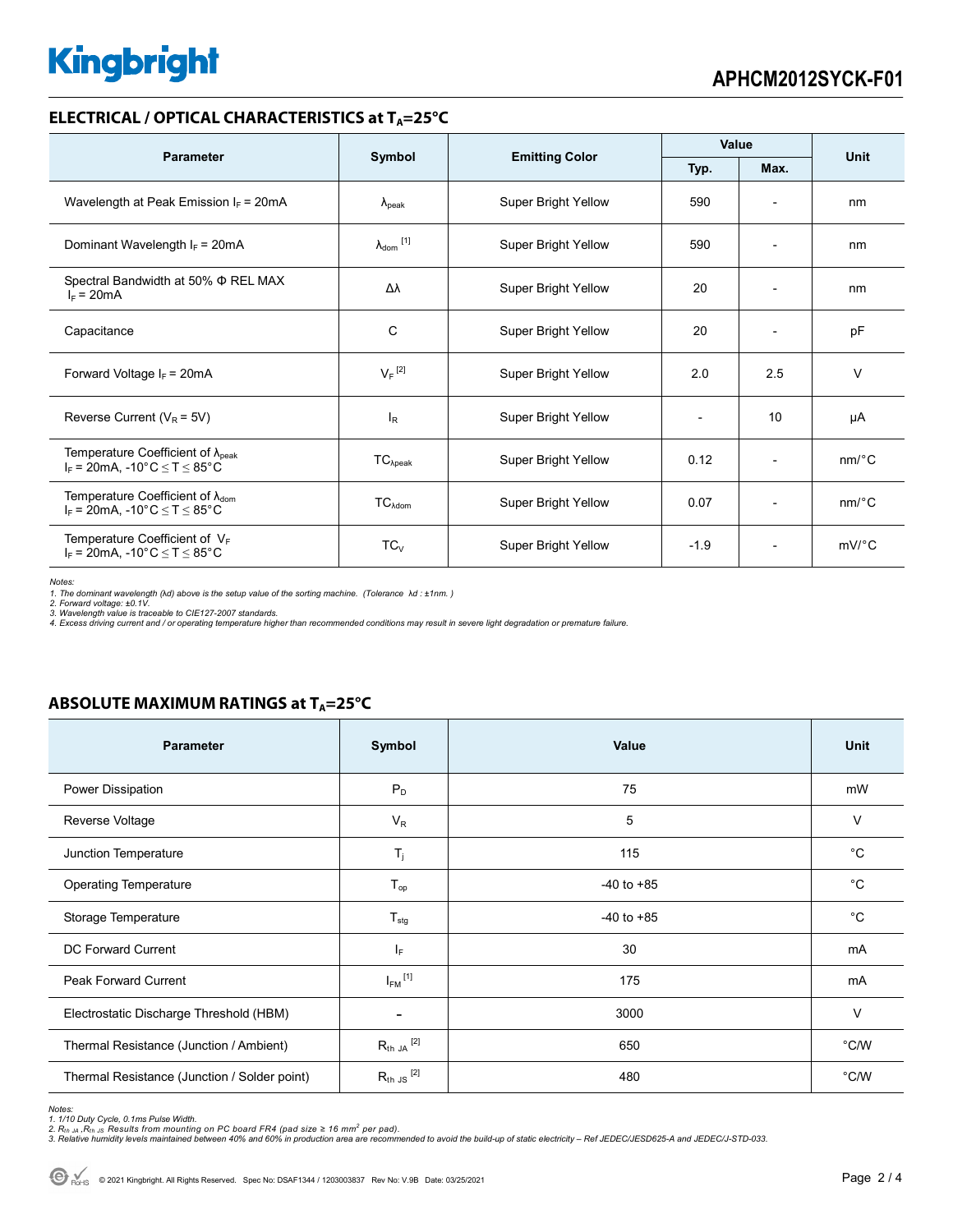# **Kingbright**

## **APHCM2012SYCK-F01**

### **TECHNICAL DATA**



#### **SPATIAL DISTRIBUTION**



### **SUPER BRIGHT YELLOW**





#### -40 -20 0 20 40 60 80 100 Ambient temperature (°C)

#### **REFLOW SOLDERING PROFILE for LEAD-FREE SMD PROCESS**



#### *Notes:*

- *1. Don't cause stress to the LEDs while it is exposed to high temperature.*
- 
- *2. The maximum number of reflow soldering passes is 2 times. 3. Reflow soldering is recommended. Other soldering methods are not recommended as they might cause damage to the product.*

#### **TAPE SPECIFICATIONS** (units : mm)



Luminous intensity normalised at

Luminous intensity normalised

ಸ

**REEL DIMENSION** (units : mm)